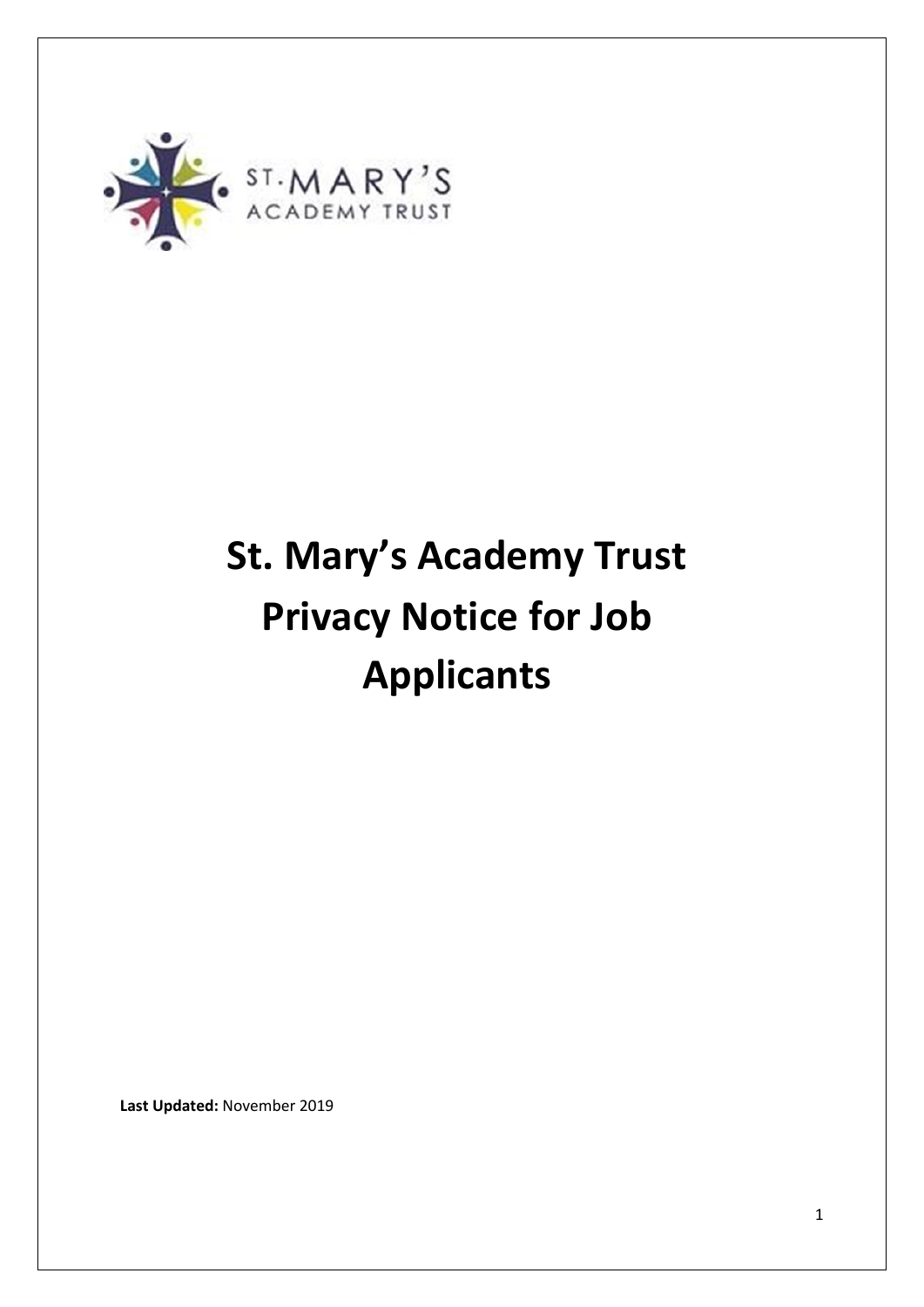# **Privacy Notice - Job Applicants**

Under data protection law, individuals have a right to be informed about how St Mary's Academy Trust uses any personal data we hold about them. We comply with this right by providing 'privacy notices' (sometimes called 'fair processing notices') to individuals where we are processing their personal data.

This privacy notice explains how we collect, store and use personal data about individuals applying for jobs across the Trust.

We, St Mary's Academy Trust, whose registered address is Barnsley Business and Innovation Centre (BBIC), Innovation Way, Wilthorpe, Barnsley, S75 1JL are the 'data controller' for the purposes of data protection law. The Data Protection Officer is Jo Hudson – 01226 282721.

Successful candidates should refer to our privacy notice on the Trust's website for information about how their personal data is collected, stored and used.

### **The personal data we hold**

We process data relating to those applying to work at the Trust. Personal data that we may collect, use, store and share (when appropriate) about you includes, but is not restricted to:

- Contact details
- Copies of right to work documentation
- National Insurance number
- References
- Evidence of qualifications
- Employment records, including work history, job titles, training records and professional memberships
- Education history
- Disclosure of convictions, cautions, reprimands or final warnings that are not 'protected' as defined by the Rehabilitation of Offenders Act 1974 (Exceptions) Order 1975 (as amended in 2013) by S1 2013 1198
- Notes taken during the selection process

We may also collect, store and use information about you that falls into "special categories" of more sensitive personal data. This includes information about (where applicable):

- Race, sex, age / date of birth, religious beliefs and sexual orientation
- Disability / impairment and access requirements

#### **Why we use this data**

The purpose of processing this data is to aid the recruitment process by:

- Enabling us to establish relevant experience and qualifications
- Facilitating safe recruitment, as part of our safeguarding obligations towards students / learners
- Enabling equality monitoring
- Ensuring that appropriate access arrangements can be provided for candidates that require them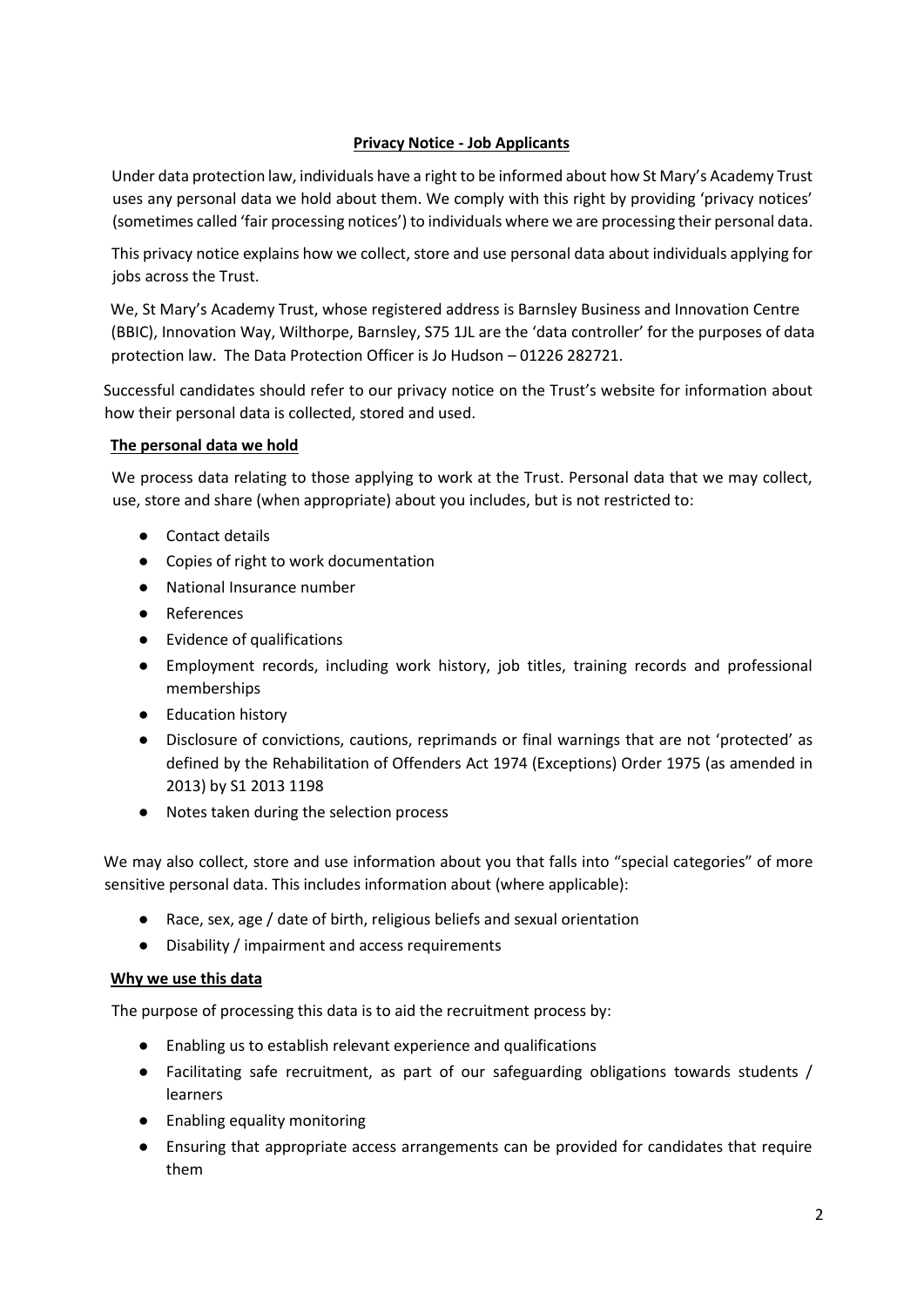### **Our lawful basis for using this data**

We only collect and use personal information about you when the law allows us to. Most commonly, we use it where we need to:

- Comply with a legal obligation
- Carry out a task in the public interest

Less commonly, we may also use personal information about you where:

- You have given us consent to use it in a certain way
- We need to protect your vital interests (or someone else's interests)
- We have legitimate interests in processing the data for example, where we satisfy the Public Sector Equality Duty

Where you have provided us with consent to use your data, you may withdraw this consent at any time. We will make this clear when requesting your consent, and explain how you go about withdrawing consent if you wish to do so.

Some of the reasons listed above for collecting and using personal information about you overlap, and there may be several grounds which justify the school's use of your data.

### **Collecting this information**

While the majority of the information we collect from you is mandatory, there is some information that you can choose whether or not to provide to us.

Whenever we seek to collect information from you, we make it clear whether you must provide this information (and if so, what the possible consequences are of not complying), or whether you have a choice.

# **How we store this data**

Personal data we collect as part of the job application process is stored in line with our retention policy.

When it is no longer required, we will delete your information in accordance with our retention policy. If you would like a copy of the Trust's retention policy, please contact our Data Protection Officer.

# **Who has access to data?**

Your information may be shared internally within the company for the purposes of the recruitment process. This includes members of the HR team, interviewers involved in the recruitment process, and managers in areas with a vacancy.

# **Data sharing**

We do not share information about you with any third party without your consent unless the law and our policies allow us to do so.

#### **Transferring data internationally**

Where we transfer personal data to a country or territory outside the European Economic Area, we will do so in accordance with data protection law.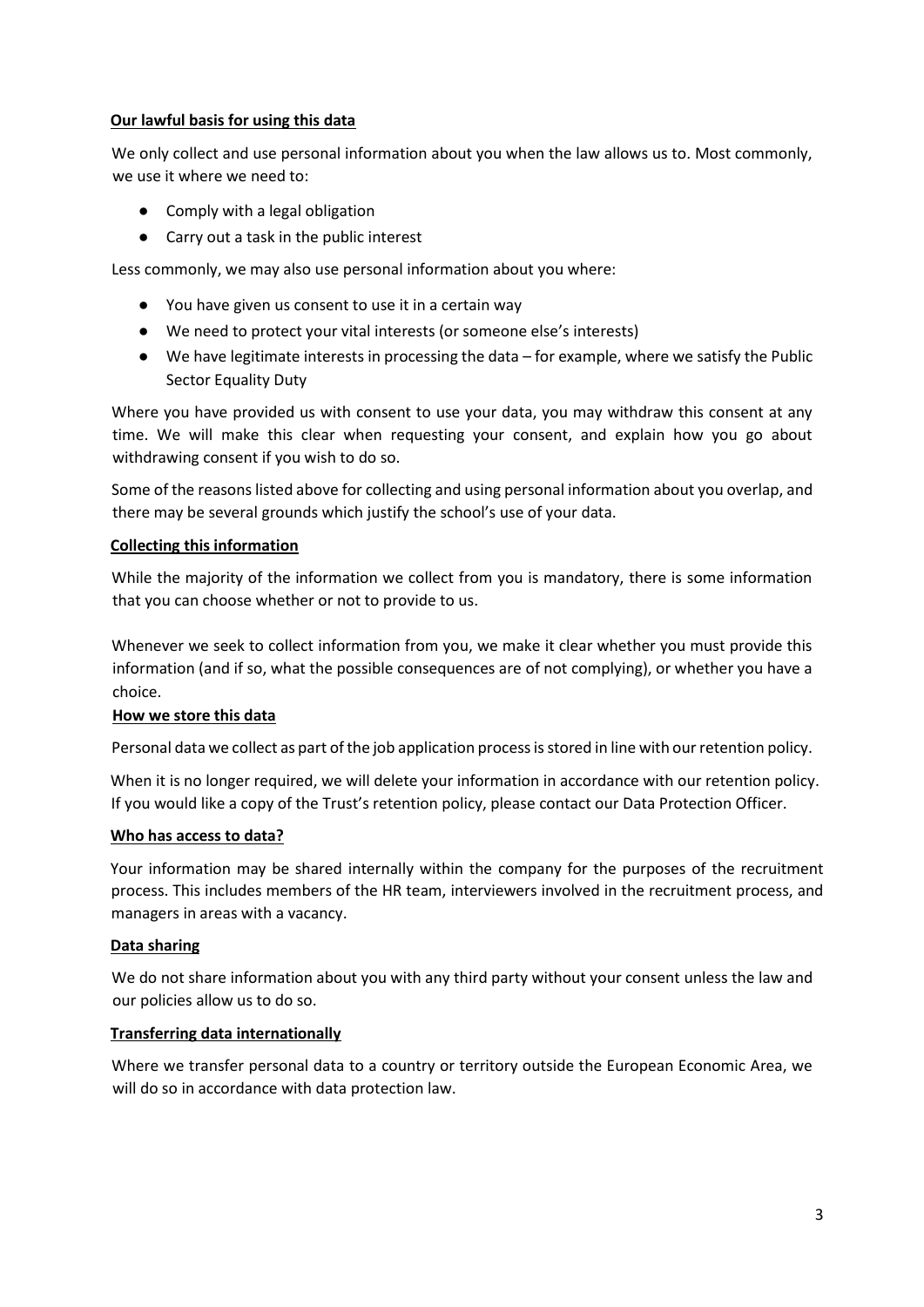# **Your rights**

## **How to access the personal information we hold about you**

Individuals have a right to make a 'subject access request' to gain access to personal information that the school holds about them.

If you make a subject access request, and if we do hold information about you, we will:

- Give you a description of it
- Tell you why we are holding and processing it, and how long we will keep it for
- Explain where we got it from, if not from you
- Tell you who it has been, or will be, shared with
- Let you know whether any automated decision-making is being applied to the data, and any consequences of this
- Give you a copy of the information in an intelligible form

You may also have a right for your personal information to be transmitted electronically to another organisation in certain circumstances.

If you would like to make a request, please contact our Data Protection Officer.

#### **Your other rights regarding your data**

Under data protection law, individuals have certain rights regarding how their personal data is used and kept safe. You have the right to:

- Object to the use of your personal data if it would cause, or is causing, damage or distress
- Prevent your data being used to send direct marketing
- Object to the use of your personal data for decisions being taken by automated means (by a computer or machine, rather than a person)
- In certain circumstances, have inaccurate personal data corrected, deleted or destroyed, or restrict processing
- Claim compensation for damages caused by a breach of the data protection regulations.

To exercise any of these rights, please contact our Data Protection Officer.

#### **Complaints**

We take any complaints about our collection and use of personal information very seriously.

If you think that our collection or use of personal information is unfair, misleading or inappropriate, or have any other concern about our data processing, please raise this with us in the first instance.

To make a complaint, please contact our Data Protection Officer.

Alternatively, you can make a complaint to the Information Commissioner's Office:

- Report a concern online at <https://ico.org.uk/concerns/>
- Call 0303 123 1113
- Or write to: Information Commissioner's Office, Wycliffe House, Water Lane, Wilmslow, Cheshire, SK9 5AF